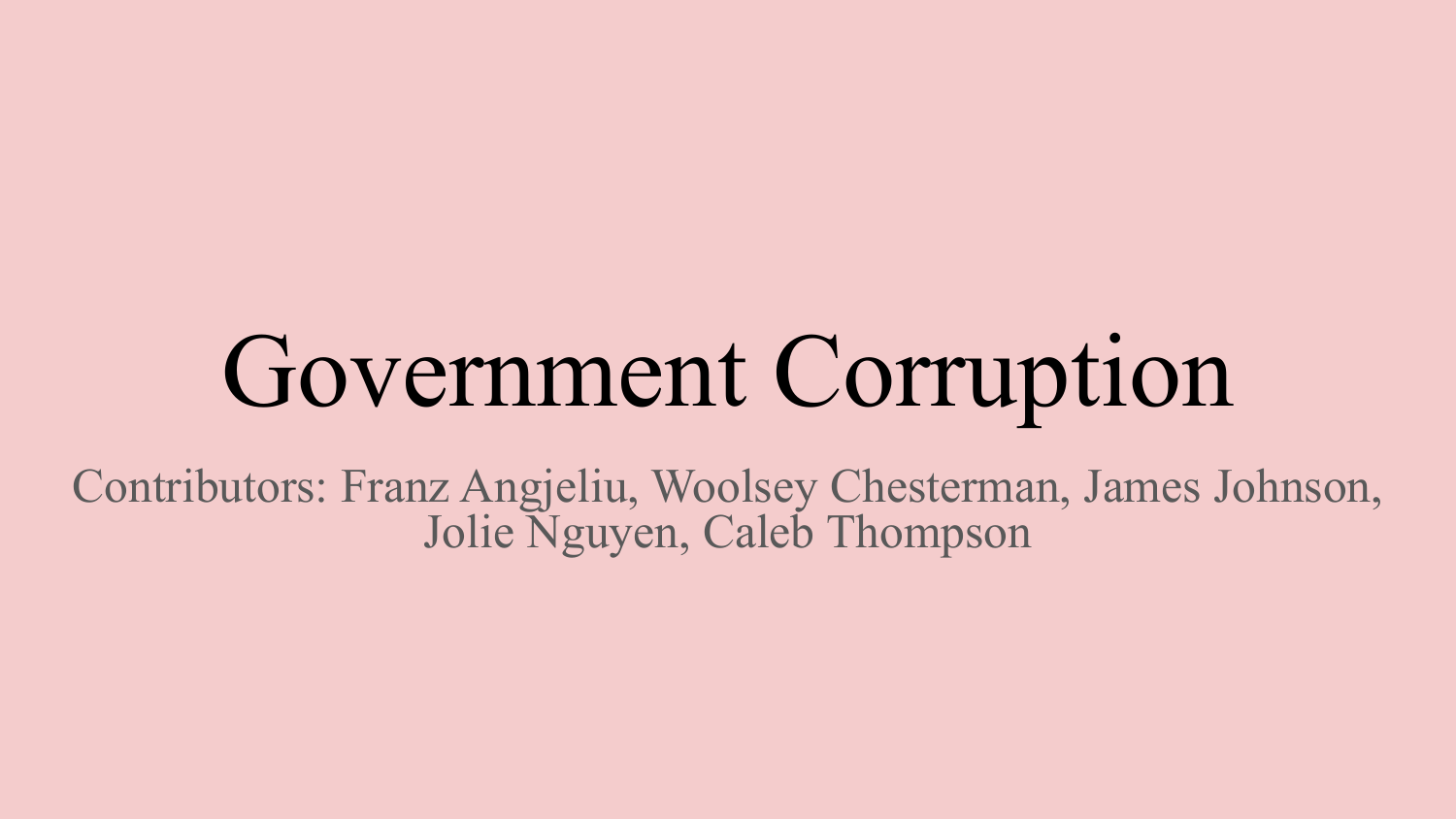### **Definition of Government Corruption**

- Political corruption, according to Wikipedia, is "The use of powers by government officials or their network contacts for illegitimate private gain."
- This includes such behaviors as bribery, lobbying, extortion, and embezzlement.
- Corruption can be seen at all levels of government, from the highest of officials to offices as low as local elections and such.
- A few examples of recent corruption include:
- Former U.S. President Donald Trump's incitement of a crowd and the subsequent attack on the U.S. Capitol
- Russian President Vladimir Putin's use of rigged elections to stay in power
- And the near continuous bribery and corruption in Mexico's government.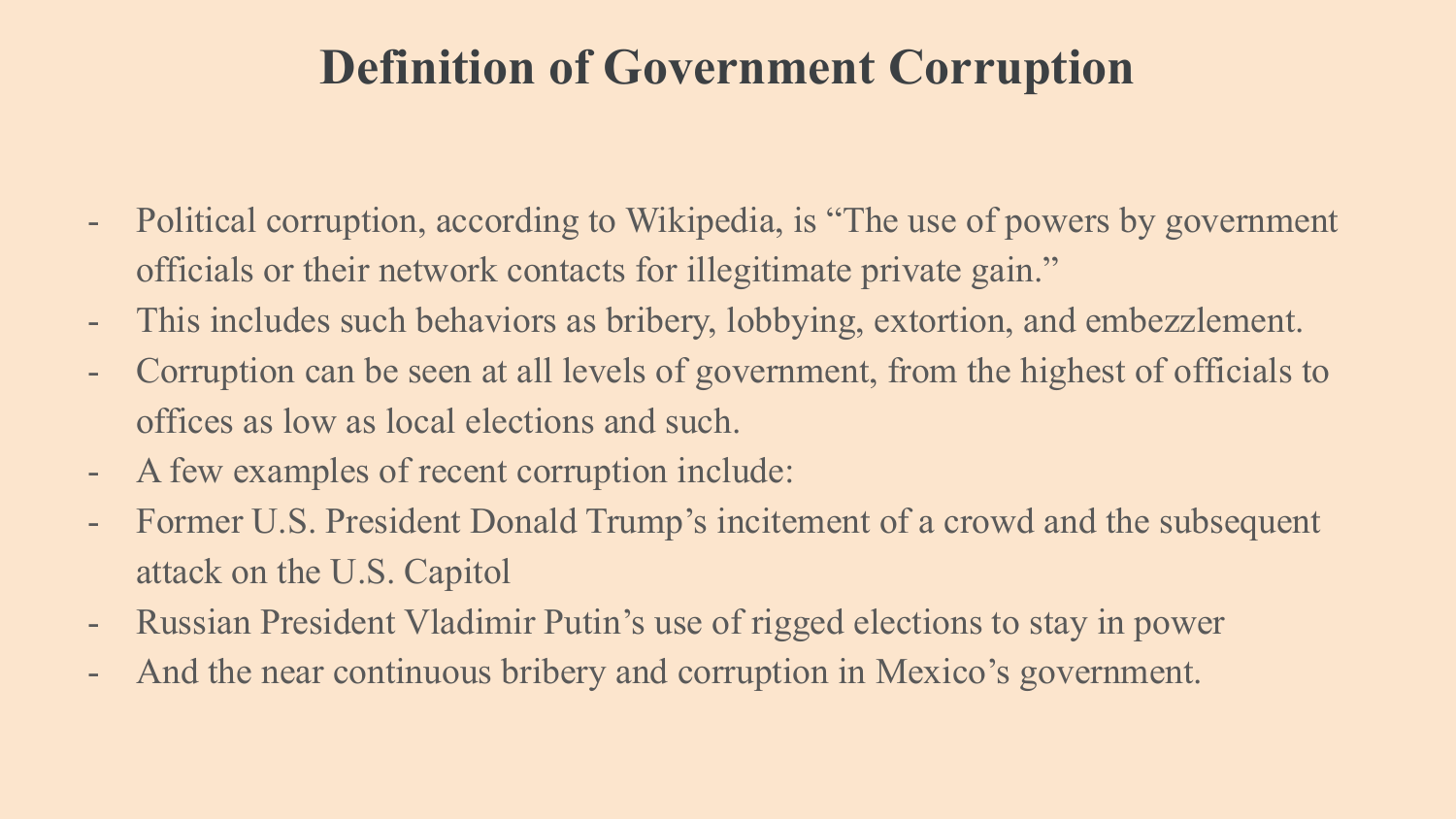### Our Objective and Goal

- Desires to get rid of government corruption; well at least attempt to minimize the impact in some nations
- Seeing how citizens play a role in how the government works
- Raising awareness about the aftermath of corruption on people
- Preventing any further corruption or bribery from happening in many government systems
- Attempting to expose the corruption within different governments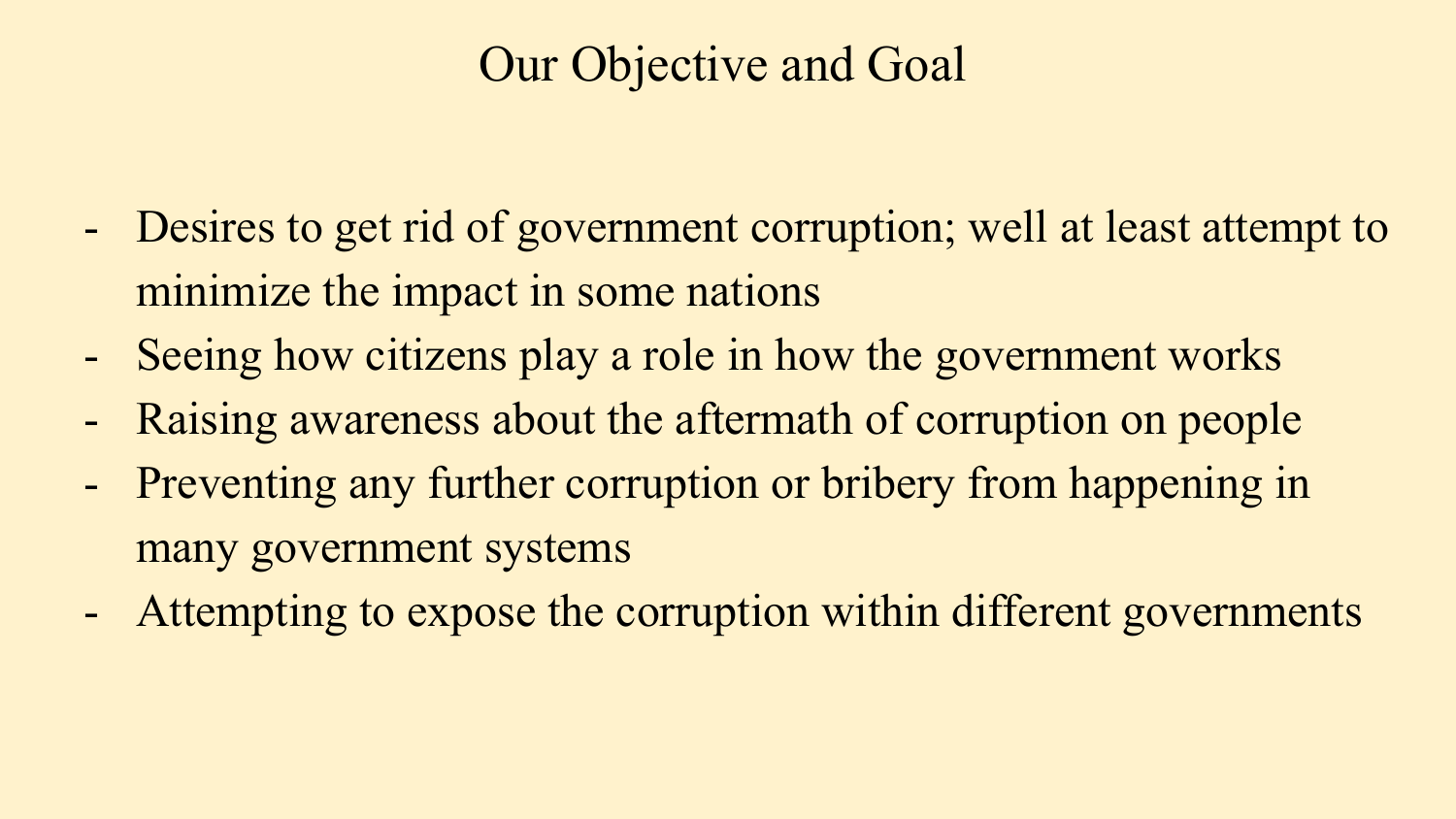### The Stakeholders

- People that are under the ruling of a government harboring corruption
- Citizens that are under the rule of a corrupt government
- Those that have power in the system that could possibly put our plans into effect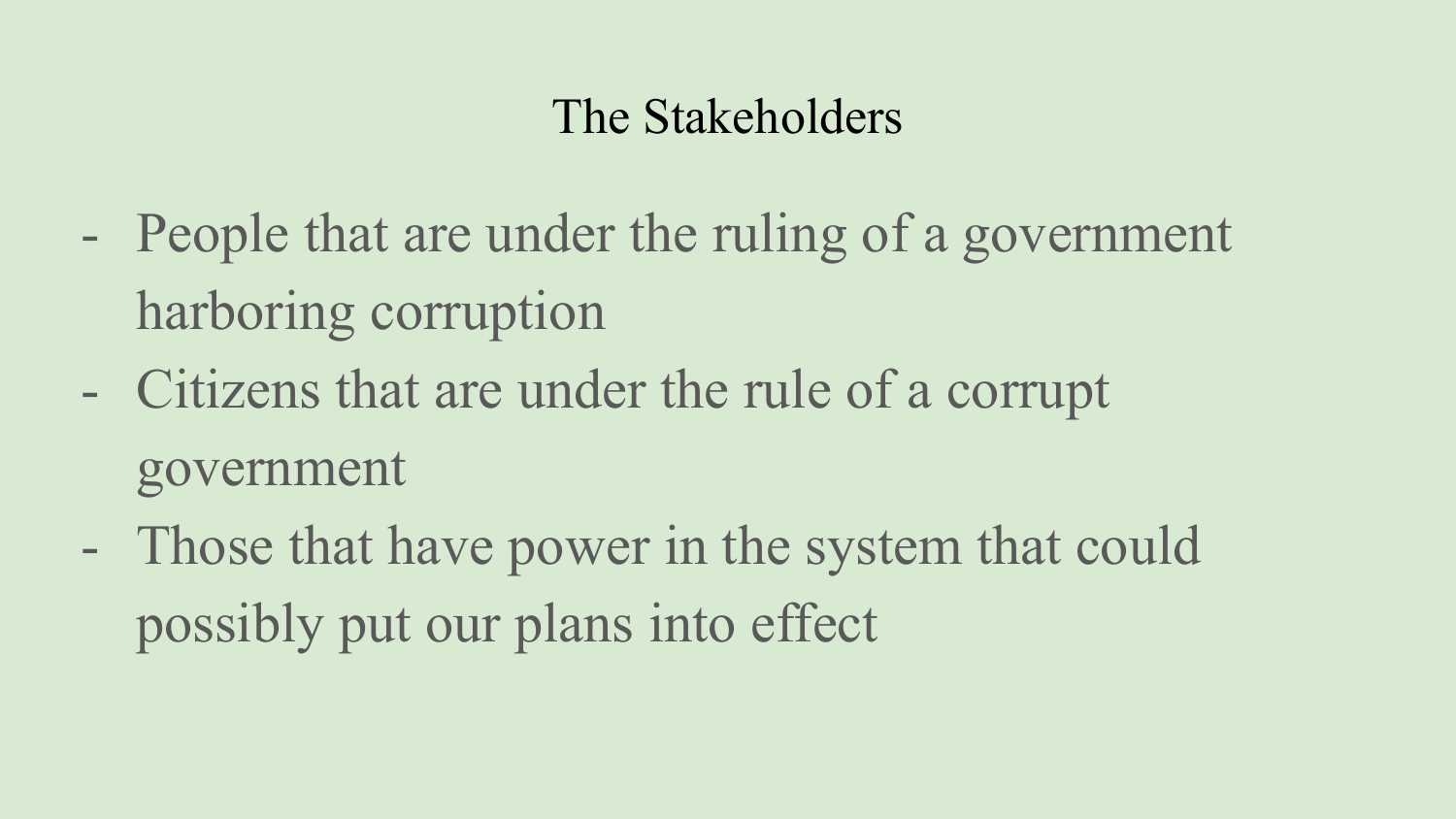# Our Partner Schools

We have collaborated with the St. Thomas the Apostle School from Crystal Lake, Illinois, United States. We have discussed with different students regarding the matter, who also expressed their opinions on how this problem needs to be addressed more.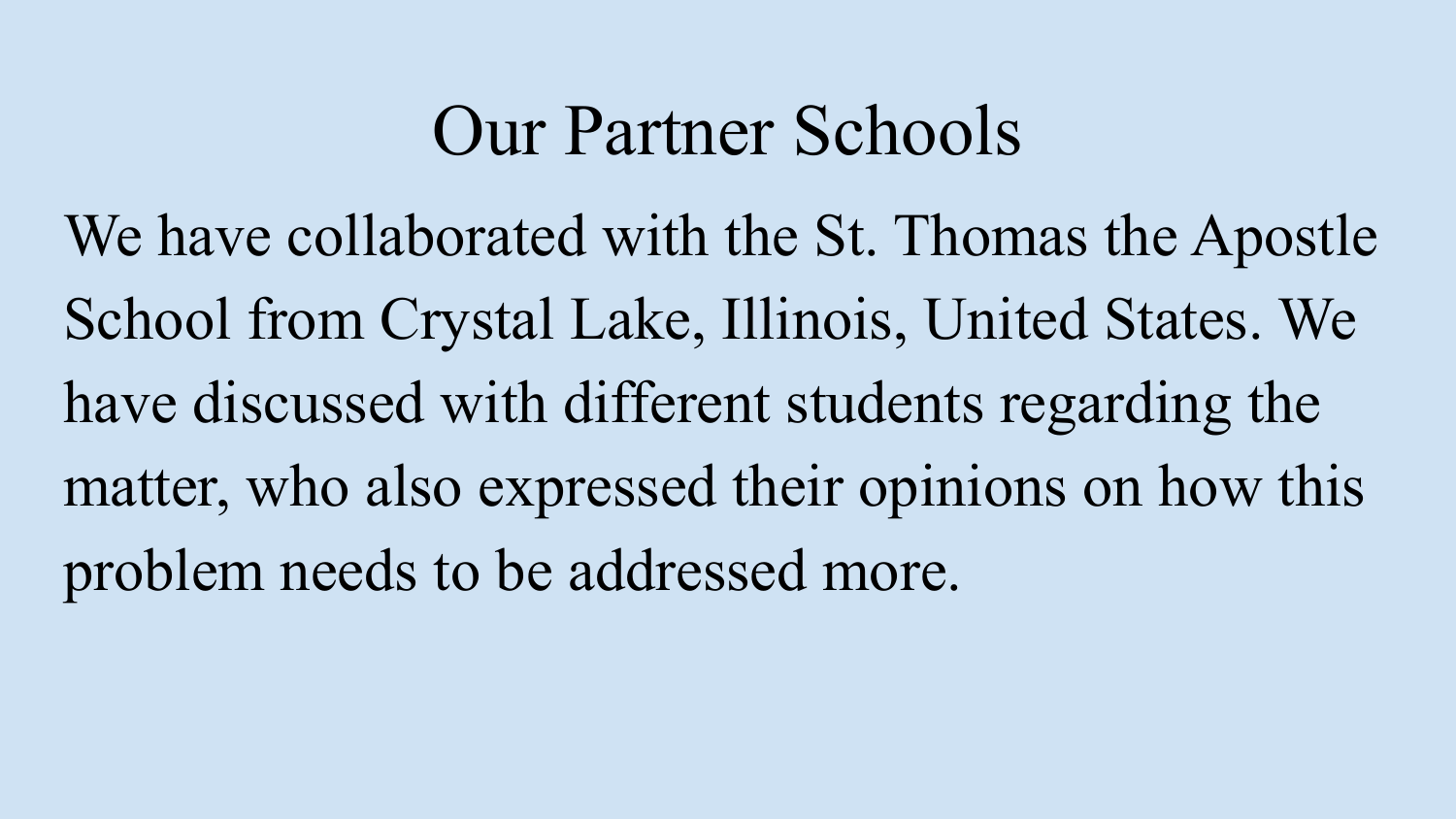## Addressing the Issue

#### Locally

- Contacting local representatives and politicians is a good way to let them know your concern over corruption.
- Keeping in the loop with local media and news outlets can help you stay updated on corruption that affects you.

### Nationally

- Most countries have at least some issues with corruption. Try and research who the perpetrators have been and see if they are still around. International sources like NPR and the BBC can help with this.
- Spread awareness about bad actors in your country's government, via whatever ways you can. Talking to family members about the history of corruption in your country is another good way to spread the word.